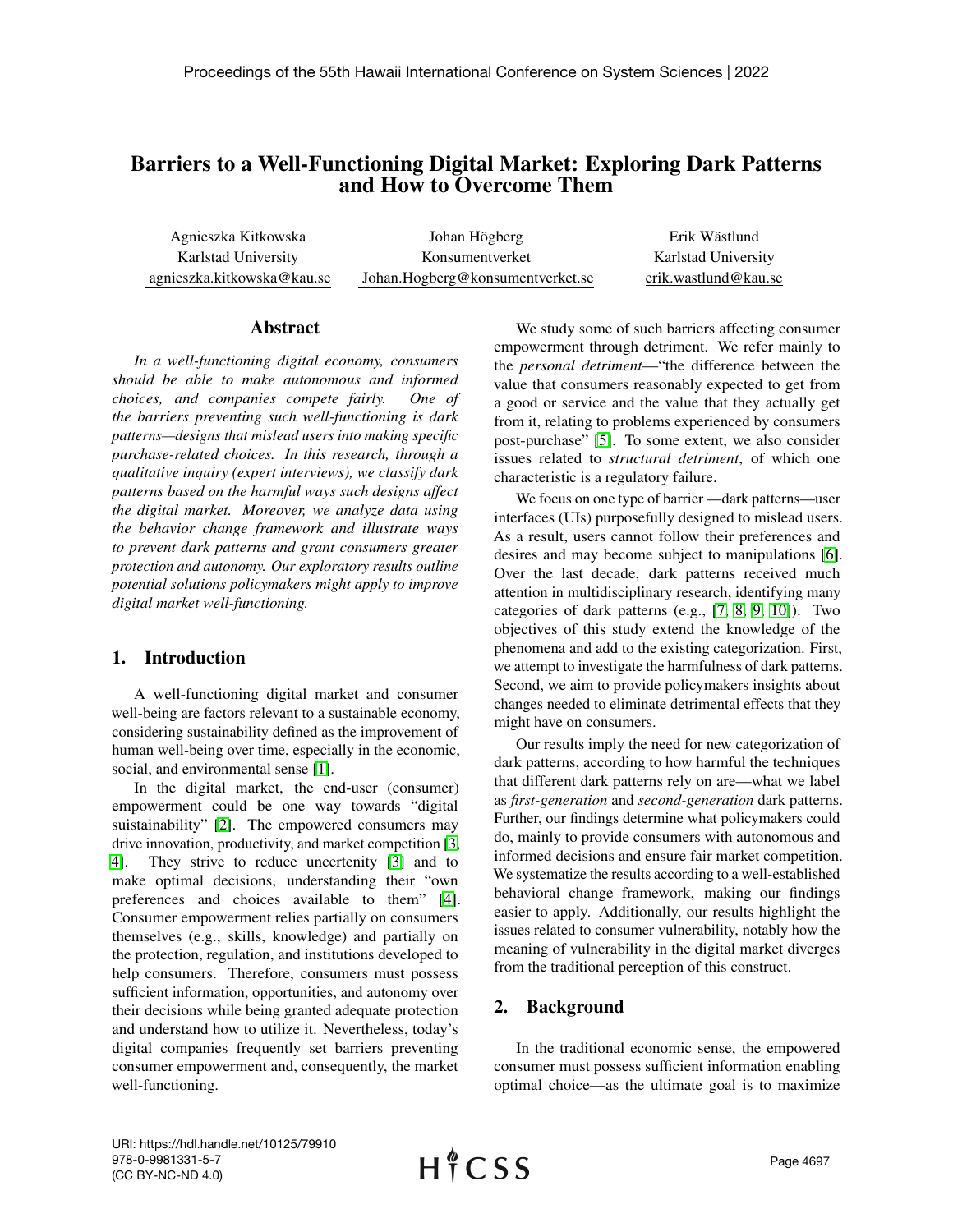

<span id="page-1-0"></span>Figure 1. Sneak into basket dark pattern exploiting status quo effect—consumer will unlikely make any changes to the predefined selection.

benefit [\[11\]](#page-9-8). Consequently, sometimes companies are required by law to disclose specific information, e.g., attributes recommended by the OECD, such as the price for the product/service, Terms & Conditions (T&Cs), payment and delivery, and information about consumer rights after purchase [\[12\]](#page-9-9). These information disclosures are usually conveyed to the consumer through UI design.

### 2.1. Information and UI design

Some suggest that there are two ways through which people's decisions might be influenced [\[13\]](#page-9-10). One way is to change the available options presented to the decision-maker in the decision space. Another way is to change how people understand their options by altering their decision-making processes. The two strategies are common in UI designs, not always to manipulate but also to persuade the user (via rational persuasion, the designer aims to change the user's mind by presenting the arguments for further reflection and evaluation of a decision). However, some designs manipulate the decision process; they usually target users' psychological vulnerabilities, preying on cognitive shortcomings.

One of such manipulative UI designs is dark patterns—"tricks used in websites and apps that make you do things that you didn't mean to, like buying or signing up for something" [\[14\]](#page-9-11). Here, consumers cannot follow their preferences and desires and become subject to exploitation [\[6\]](#page-9-3). Dark patterns are heavily rooted in psychology and behavioral sciences findings, applying knowledge about humans' reliance on heuristics and biases into the digital space.

2.1.1. Decision-making. Commencing the online purchasing process, consumers usually have preferences about the goods or services that best suit their current needs. Yet, at times, consumers do not align their choices with their initial preferences. Such a gap between attitudes and behaviors is not unique to digital environments. In psychology and behavioral sciences,

such phenomena have been recognized as typical of human behavior. One way to explain it is through the dual-process theories, implying that people make decisions using the two different information processing modes working in parallel. The first mode is Type 1, based on automatic, fast, and uncomplicated information processing. It is responsible for decisions that do not require working memory [\[16,](#page-9-12) [17\]](#page-9-13). The second mode—Type 2—involves complex, slower information processing, access to working memory, and is often considered more rational [\[16\]](#page-9-12). Despite the potential benefits of Type 2 processing, people's daily decisions mostly rely on Type 1 because it requires less cognitive effort. It utilizes mental shortcuts–—heuristics enabling quick and efficient problem solving and decisions. One downside of heuristics is that they may result in cognitive biases (i.e., subjective patterns and inclinations towards choices not always the most optimal). In effect, the decisional outcomes might be less beneficial.

Thaler & Sunstein described how such cognitive shortcomings could be applied in choice architecture to improve human well-being, introducing the concept of nudging [\[18\]](#page-9-14). A nudge is "any aspect of the choice architecture that alters people's behavior in a predictable way without forbidding any options or significantly changing their economic incentives" [\[18\]](#page-9-14). Some governments successfully applied nudges to affect decision-makers in the physical space; e.g., default heuristic increased organ donations, decreased waiting times, and lowered the number of deaths [\[19\]](#page-9-15).

2.1.2. Digital design and dark patterns. The concept of nudging is not a stranger to the online environment, and small changes in the UI design may impact consumer preferences and decisions [\[20,](#page-9-16) [21\]](#page-9-17). Moreover, design influence might be more effective if UIs exploit consumers' psychological vulnerabilities [\[18\]](#page-9-14). For example, when UI contains pre-selected boxes triggering the status quo bias (Figure [1\)](#page-1-0) or when the choice presentation triggers primacy or recency effects.

Online companies might abuse nudging [\[22\]](#page-9-18) to maximize profits while having adverse effects on users (e.g., economic loss, intrusiveness, reduction of autonomy). One example of such abuse is dark patterns. To tackle the dark patterns and clarify their effects, researchers attempted to categorize them [\[7,](#page-9-4) [9,](#page-9-6) [10,](#page-9-7) [6\]](#page-9-3). For instance, [\[6\]](#page-9-3) summarized the existing categorizations as the main eight categories: nagging, social proof, obstruction, sneaking, interface interference, forced action, scarcity, and urgency. In the context of online shopping, based on a data set from about 11K websites and 53K products, [\[10\]](#page-9-7) established a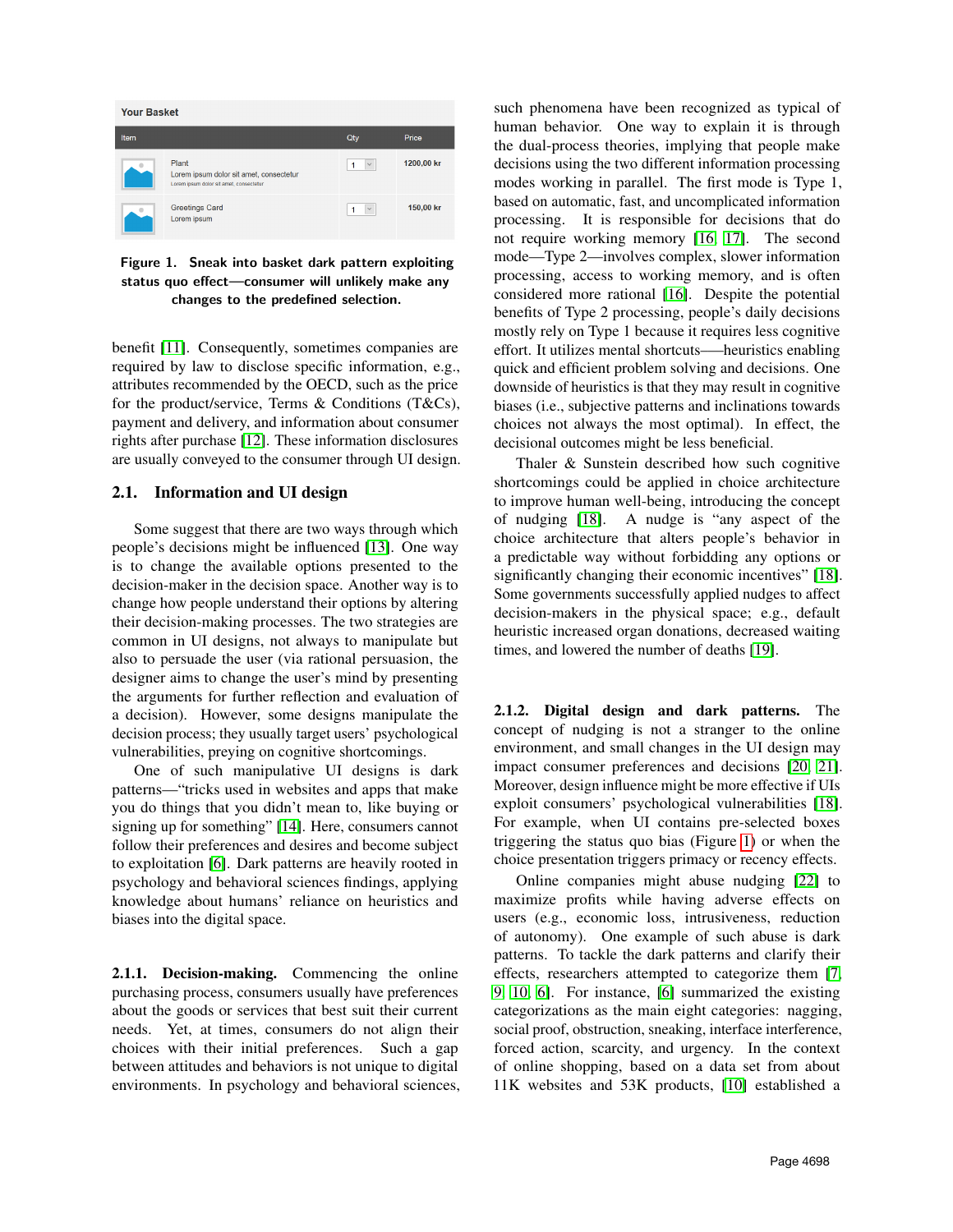| <b>Interventions</b>                                                                                                                                       | <b>Policy categories</b>                                                                                                                                                        |
|------------------------------------------------------------------------------------------------------------------------------------------------------------|---------------------------------------------------------------------------------------------------------------------------------------------------------------------------------|
| <i>Education</i> Increasing knowledge and comprehension                                                                                                    | <i>Communication</i> Using print, electronic, telephonic, or<br>broadcast media                                                                                                 |
| <i>Persuasion</i> Communication inducing positive or negative<br>feeling s to stimulate action<br><i>Incentivisation</i> Creating an expectation of reward | <i>Guidelines</i> Creating document that recommend or mandate<br>practice (including changes in the service provision)<br>Fiscal Using the tax system to reduce or increase the |
| <i>Coercion</i> Creating an expectation of punishment or cost                                                                                              | financial cost<br><i>Regulation</i> Establishing rules or principles of behavior or<br>practice                                                                                 |
| <i>Training</i> Imparting skills                                                                                                                           | <i>Legislation</i> Making or changing laws                                                                                                                                      |
| <i>Restriction</i> Applying rules that reduce the opportunity to                                                                                           | <i>Environmental/Social planning Designing and/or controlling</i>                                                                                                               |
| engage in the target behavior                                                                                                                              | the physical or social environment                                                                                                                                              |
| <i>Environmental restructuring</i> Changing the physical or social                                                                                         | Service provision Delivering a service                                                                                                                                          |
| context                                                                                                                                                    |                                                                                                                                                                                 |
| <i>Modeling</i> Providing example to aspire to or imitate                                                                                                  |                                                                                                                                                                                 |
| <i>Enablement</i> Increasing means/reducing barriers to increase                                                                                           |                                                                                                                                                                                 |
| capability or opportunity                                                                                                                                  |                                                                                                                                                                                 |

<span id="page-2-0"></span>Table 1. Definitions of intervention functions and policy categories (as presented in Michie et al. [\[15\]](#page-9-19)).

five-dimensional taxonomy of dark patterns: asymmetric, covert, deceptive, hides information, restrictive.

Despite the extensive literature on dark patterns, it remains challenging to distinguish dark patterns from useful designs. Such distinction is essential because some designs genuinely aim to help users, presenting helpful information or supporting informed choices. In an attempt to tackle this issue, building on previous research, [\[23\]](#page-9-20) proposed to classify dark patterns according to their effects on user's choice: modifying the decision space (asymmetric, restrictive, disparate treatment, and covert dark patterns) and manipulating the information flow (deceptive, and information hiding dark patterns). Further, they proposed that the normative perspective should be considered when assessing the "darkness" of patterns, considering individual and collective welfare, regulatory objective (instrumental perspective), and an individual's autonomy.

#### 2.2. Behavior change

Taking into account online companies and their influence on consumer behavior, in this research, we applied the COM-B (Capability, Opportunity, Motivation-Behavior) framework [\[15\]](#page-9-19). This framework has been developed to help in identifying intervention functions and policy categories that might prevent policymakers from disregarding aspects essential to well-designed policies [\[15\]](#page-9-19). Although this framework was initially designed and used in the health context [\[15\]](#page-9-19), it can be applied in other areas [\[24\]](#page-9-21), e.g., sustainable circular economy [\[25\]](#page-9-22).

The COM-B model assumes three components that interact and generate behavior: capability, opportunity, and motivation [\[15\]](#page-9-19). Capability refers to an individual's psychological and physical capacity to engage in the given activity. Motivation refers to all the brain processes

that stimulate and direct behavior. The opportunity contains all the factors that lie outside of the individual that make the behavior possible. The COM-B recognizes that different intervention types may change one or more of these three components and consequentially influence behavior. The framework's authors further proposed the behavior change wheel (BCW), offering possible interventions that might steer changes [\[15\]](#page-9-19). The BCW includes nine intervention functions and seven policy categories, presented in Table [1.](#page-2-0)

This work aims to understand the harmfulness of dark patterns better. The other goal is to inform policymakers about the potential solutions that could help ensure a well-functioning digital market, reducing consumer detriment. Hence, we raise two research questions:

RQ1: How can we classify the harmfulness of dark patterns?

RQ2: How can we reduce the detrimental effects that dark patterns have on the consumer?

# 3. Method

Due to the exploratory nature of our research questions and because we aimed to identify ways to overcome the effects of dark patterns, we used expert interviews<sup>[1](#page-2-1)</sup>. The expert interview is a qualitative method, based on a topical guide, focusing on the knowledge of the expert from a certain field [\[27\]](#page-9-23). In our work, expert interviews enabled obtaining in-depth knowledge from people familiar with the concept of dark patterns, who have a good understanding of the digital market. We gathered different types of knowledge (technical, process,

<span id="page-2-1"></span><sup>&</sup>lt;sup>1</sup>The study was a part of a larger project; here, we report only on the parts of the project related to dark patterns. The interested reader can access our published report describing methodology and findings in [\[26\]](#page-9-24).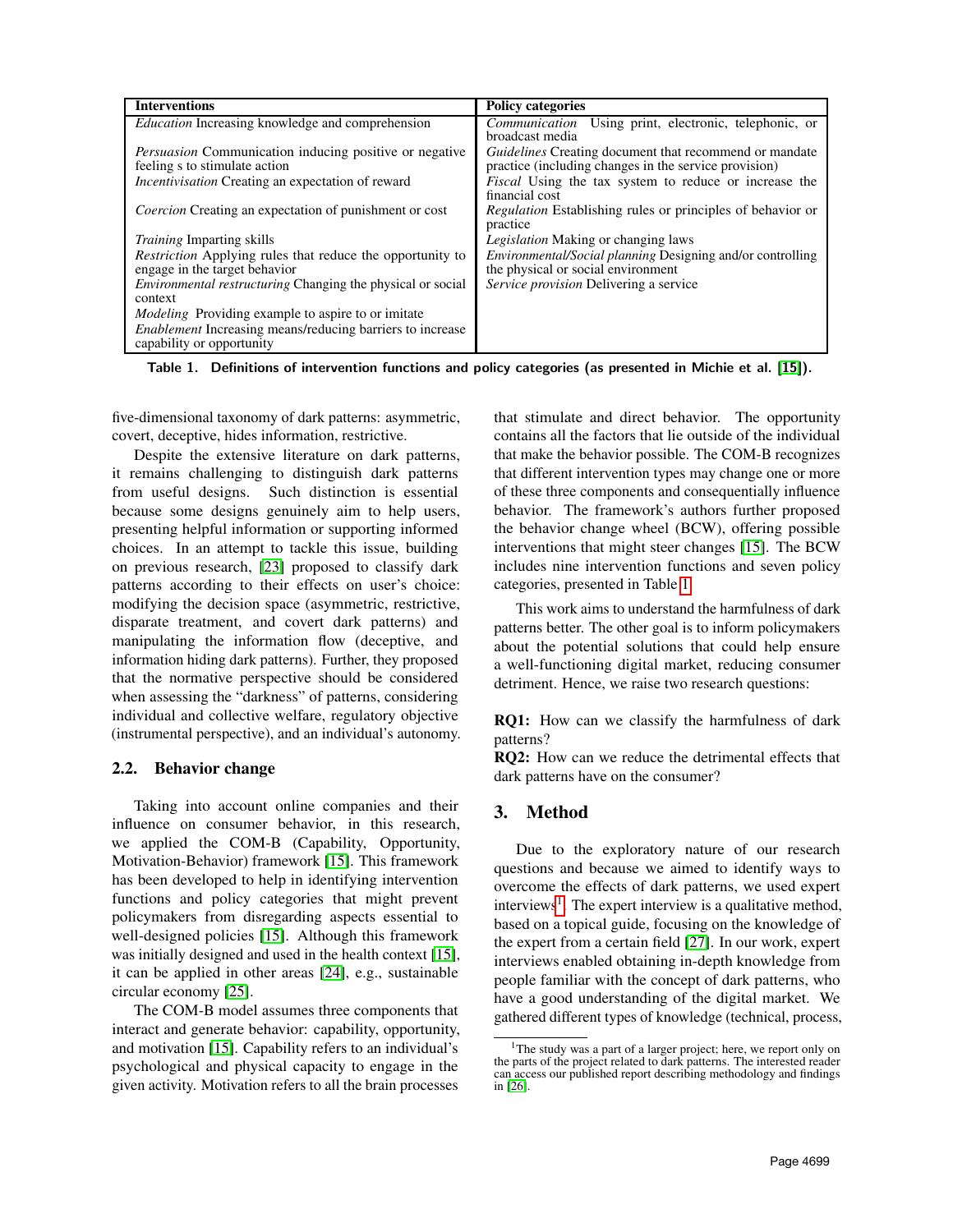and interpretive), which could be used to explore and ground theoretical concepts [\[28\]](#page-9-25).

Before the exploratory interviews, we conducted a literature review [\[26\]](#page-9-24), identifying previous reviews of research on dark patterns (19 articles). Next, we extracted 27 dark patterns that might affect consumers during online purchasing and gathered information related to T&Cs. Based on our literature review, we composed a semi-structured interview study with four open-ended questions. In this paper, we only report answers to three of these questions<sup>[2](#page-3-0)</sup>. First, we asked which dark patterns might be most harmful to the consumer (a) and what measures should be applied to overcome the obstacles caused by dark patterns and disclosures in T&Cs (b). Next, we asked whether specific user groups might be affected more by dark patterns and contemporary presentations of T&Cs (c).

We interviewed eight experts from law, economy, philosophy, and behavioral and cognitive sciences. The interviews were conducted in English (four participants were native speakers, and the rest were fluent in English). Five experts were selected among the participants of a dark patterns webinar. They either participated in the event actively as presenters or passively as the audience (here, we included some pioneers of the dark patterns and dark patterns' researchers). The rest of our experts were employees from the Swedish Consumer Agency—involved in organizing the webinar, having the expertise related to digital markets and consumer rights, and being familiar with the concept of dark patterns. Due to the COVID-19 pandemic, all interviews were conducted online through a video conferencing platform in November 2020. Before the interviews, each participant received informed consent to sign and return to the researcher in charge, agreeing to record the interviews.

During the interview, participants were informed how the interview would look and explained the topic of interest, including the definition of dark patterns. The interviews' duration ranged from 30 minutes to one hour. The interviews were audio-recorded and manually transcribed. We analyzed transcripts through thematic analysis (RQ1) and deductive analysis based on the COM-B framework—Table [1](#page-2-0) (RQ2).

#### 4. Results

We first present findings related to the harmfulness of dark patterns, followed by possible ways to overcome

the adverse effects that dark patterns might have on the digital economy.

#### 4.1. Harmfulness of dark patterns

To answer RQ1, we analyzed responses to interview questions (a) and (c). Although we asked the experts about dark patterns' harmfulness, their answers deviated towards discussing how different dark patterns work and how and why certain categories are more or less harmful. Here, the analysis revealed two categories of dark patterns—*first-generation* and *second-generation*. Additionally, interviewees have discussed the concept of vulnerability extensively, particularly considering the latter category of dark patterns.

4.1.1. First-generation dark patterns. The *first -generation* dark patterns are designs that are relatively easy to identify both by consumers and by regulators. They are more likely to self-regulate, as described by P4 "[They make] you accept something you are not willing to accept. I think that it is a problem, but it [...] has a tendency to balance itself because people will neglect or decline from revisiting shops that use these too aggressively."

One of the themes related to the discussion on the harmfulness was that the *first-generation* dark patterns result in economic loss. They rely on behavioral biases and usually induce hidden costs. As P4 described it: "you have to read the fine print so that you turn up with your printed boarding pass; otherwise, they will charge you some fee that has nothing to do with cost recovery." Some commonly known dark patterns were listed in the context of economic loss, e.g., scarcity-based patterns (Figure [2\)](#page-4-0) or hidden cost.

The *first-generation* dark patterns might be easier to identify and consequently easier to regulate. However, that does not mean these dark patterns are benign. Even though some regulations might forbid such designs, the regulatory bodies may struggle to identify economic loss dark patterns because they might be presented to consumers after creating an account, thus limiting regulators' surveillance techniques.

Other harmful *first-generation* dark patterns restrain consumers, e.g., lock consumers in one service. They make it difficult to cancel the service or unsubscribe, as they "get you to lock in the purchase and not let you shop around" (P3). There are also dark patterns that restrain through hiding choice. One of the examples relates to advertising, where companies use emotion to deceive consumers: "when you are trying to opt-out from providing data for personalized advertising, you see 'You

<span id="page-3-0"></span><sup>2</sup>We do not report answers to question: *T&Cs are often means used to provide consumers with [informed choice enabling] information. What do you think are the main barriers that consumers encounter regarding understanding and taking into account T&Cs?* This is due to space limitations, clarity, and experimental research motivated by this question's answers (not yet published).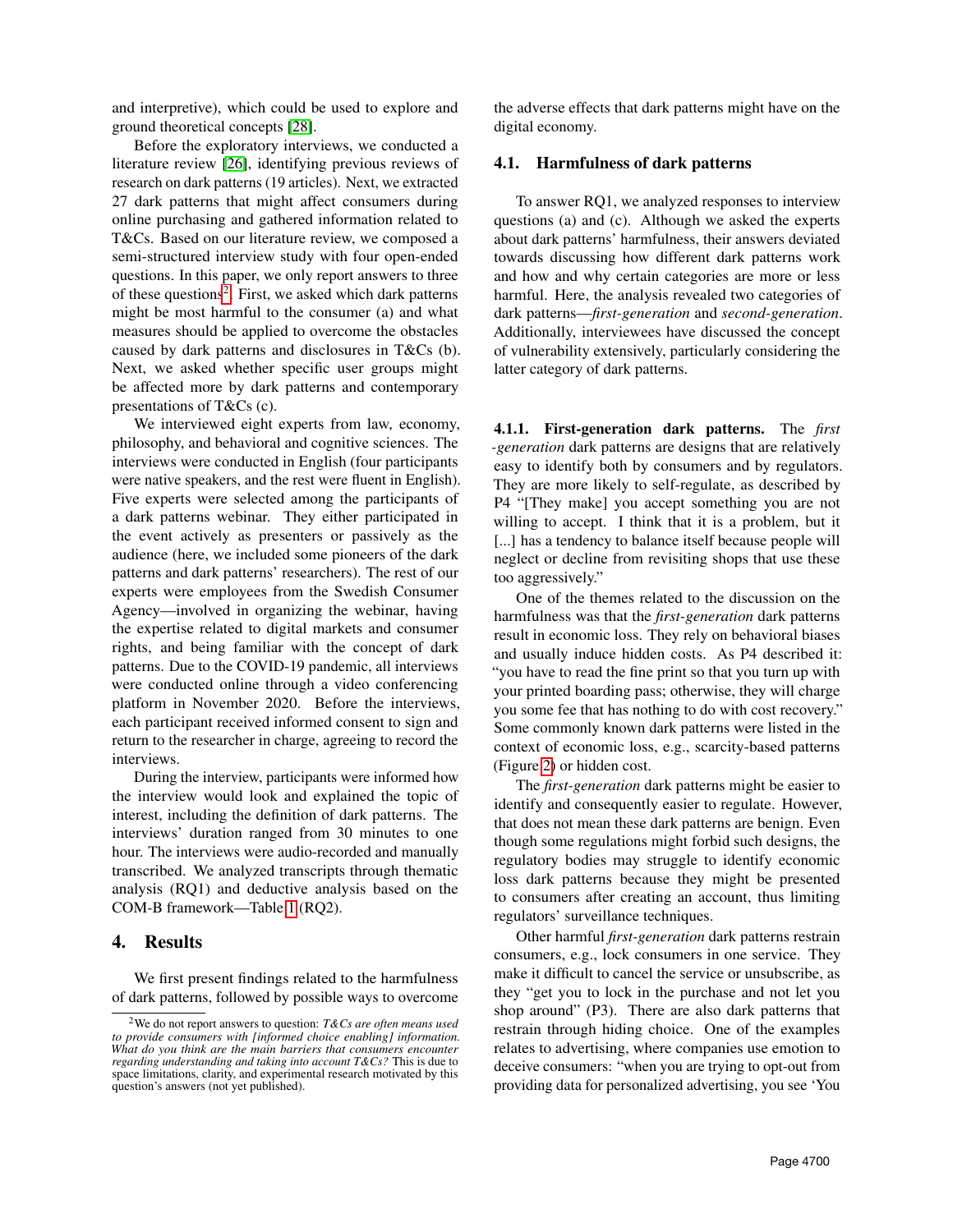

<span id="page-4-0"></span>Figure 2. The example of scarcity bias-based urgency dark pattern.



<span id="page-4-1"></span>Figure 3. The example of pressuring consumers to purchase through showing activity of others.

will get less relevant results.' While what it exactly says is we will not use your data to target you or segment you based on different things, or try to predict what you might want to have" (P7).

4.1.2. Second-generation dark patterns. The *second-generation* patterns were more prominently discussed by our experts. The *second-generation* patterns are hard to identify by consumers and difficult to describe. Often relying on extensive data collection, they might target individual consumers and their vulnerabilities. In contrast to the *first-generation*, *second-generation* patterns are hard to notice, regulate by law, and they are less likely to self-regulate. They were perceived as more harmful because their effects are arduous to recognize.

One example of a *second-generation* dark pattern comes from the hotel industry, where a hotelier might have different types of rooms (P3). They apply one of the activity patterns (Figure [3\)](#page-4-1). Consumers are encouraged to buy due to the limited number of rooms of a particular type. There is no way of knowing whether the hotelier has "a number of different room types, all of which are basically similar, and they might have segmented their rooms in a way to make it look like they are always running out of one room type or another" (P3). It is also hard to assess if a specific algorithm ensures that these room types are always prioritized and shown to the consumer first in the search results. Consequently, consumers cannot know whether they are

being manipulated, while a regulator might struggle to distinguish whether the service contains a dark pattern or not.

**Privacy.** Another issue discussed by our interviewees relates to privacy. The privacy-violating dark patterns (resulting in extensive data collection without the consumer knowledge, e.g., privacy Zuckering—here, a service collects more data than the consumer agreed to and shares it with other parties) are on the border between the *second-generation* and *first-generation* patterns. What brings them more towards the former is that they rely on extensive and ubiquitous data collection, which incoherent information disclosures of privacy policies or different dark patterns often prevent understanding. It is commonly acknowledged that people are often unaware of data collection and processing practices for many reasons. For instance, they might not understand how the technology works: "I think people do not understand its implications. They say, 'I got nothing to hide,' 'I don't care seeing adverts at all.' They don't understand the idea of the profile being built on them individually and how it might be misused" (P3).

An interesting point was raised by one of our interviewees regarding the problematics of the digital market framework based on, what they called, the "financial framework" —exchanging payment for some goods. The framework implies that if something goes wrong within the transaction, the consumer can request compensation. Considering the data collection, it might be impossible to receive data back. Regulations, e.g., General Data Protection Regulation (GDPR), guarantee consumers access to, and deletion information companies hold about them. However, it is possible that when the consumer requests their information to be deleted, it was already utilized, contributing to the company's profits and potential consumer loss, both of which might be difficult to quantify.

Usefulness. Another issue raised by our experts considering the *second-generation* patterns was their usefulness. Some interviewees questioned whether the extensive collection of personal information and customized services are beneficial for the consumer. Personalization could have positive effects, but it also poses a challenge for consumer agencies. As P5 said: "some consumers I think, they see it as a good service that a company knows when I have been looking for a certain product, and it will be at a lower price, and then I suddenly get that offer on my computer." On the other hand, the extensive data might be used to exploit weaknesses, e.g., companies using dark patterns that have an effect only when specific vulnerabilities are targeted— "if you are targeting those addicted to gambling, for example, by using those big buttons containing slogans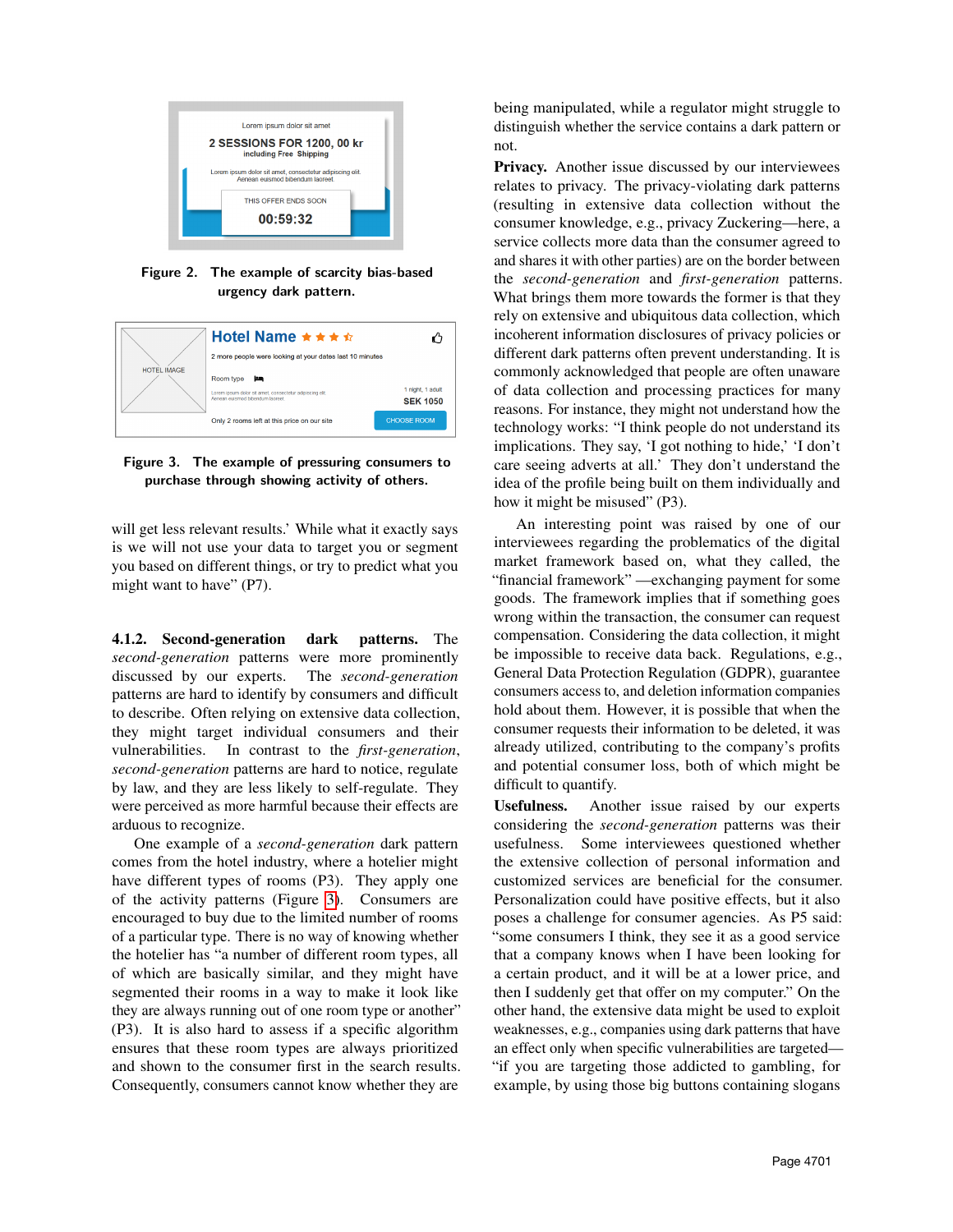like 'try your luck' "(P1). Regardless, *second-generation* patterns might be perceived as useful because they contain information, which if truthful, could help to make better choices (e.g., true testimonials indicating problems with products or service)— "it can be useful to know that there are not many places left when you are booking somewhere, and you should make your mind up"(P4). Nevertheless, when false (fake reviews hiding the product's faults), such information might be used to prevent shopping around, reducing the probability of the optimal choice.

4.1.3. Vulnerability. Our interviewees admitted that they had little practical experience with vulnerable consumers. However, some mentioned the "traditionally" vulnerable groups, such as people with cognitive impairments, financially vulnerable, low income, specific age groups (younger and older generations), and low numeracy, might more likely become dark patterns' victims. Still, notably in the context of *second-generation* patterns, our experts expressed concerns about the context-dependent vulnerability, which becomes an issue when companies collect extensive amounts of information about an individual. "Because the company knows a lot about you, they could know your weaknesses, your disabilities, or that you are currently in a bad place in your life, [...] and they could target you with marketing or offers that are directly linked to where you are at the moment, e.g., after divorce" (P1). The context-dependent vulnerability creates an opportunity for unethical business practices, and it enables companies to, instead of targeting one particular group of people, potentially target all consumers. The many contextual factors, such as time pressure, psychological aspects (e.g., mood, stress), make people temporarily vulnerable. "I think that for a few days or maybe a week will make me more vulnerable. [...] these kinds of things, whether it is physical events, psychological events, life events, all of those kinds of things day-to-day, week-to-week, make people vulnerable" (P8).

#### 4.2. Reducing effects of dark patterns

Through the analysis of responses to interview question (b), we attempted to answer RQ2 —identify how to reduce consumer detriment and add to the market well-functioning. Here, we applied the BCW (Table [1\)](#page-2-0) as a framework.

Policy categories. Policy-making—both legislation and regulation—has been the most frequently mentioned solution to overcome the effects of dark patterns. Additionally, guidelines and service provisions were discussed by experts.

*Regulation & Legislation.* Our experts addressed the lack of rules about auditing and sharing the audit logs. The design process documentation could be one of the measures to prevent manipulative designs. "[An] audit in which [companies] go about the decision making for things like how they write their T&Cs, and the steps they have gone through" (P3). If applied, such audit log requirements could improve transparency and indicate whether companies have done everything to ensure that their designs do not negatively affect consumers.

Another way of reducing detriment is through regulations informed by research. Although research about dark patterns is growing, it is rarely applied as a backbone for new regulations and legislation. According to our experts, they should be based on empirical evidence, e.g., "if you have evidence of harm and market failure, I think things need to be banned" (P4). There should also be more research dedicated to the quantification of the harmful effects of dark patterns.

The outcome-based strategies to regulate the market are another way to ensure its well-functioning. In the traditional approach, regulators require companies to disclose certain information, e.g., "it must be clear, it must be placed in a relevant part of the product page [...] then if the company complies [...] everything is fine" (P5). Our interviewees criticized such an approach and proposed an improved version of it, where companies must convey certain information without receiving instructions on how this should be done. Here, companies only need to make the information displays effective. This approach would impact how the regulators work. Instead of asking companies what they did, they could focus on the actual outcomes—checking whether consumers noticed and understood the displayed information. As P5 explained: "So, it is sort of outcome-based strategy; instead of providing inputs, we specify outputs that must be there, and then we let the firms to fulfill those outputs to the best of their ability."

On the other hand, such an approach could challenge the current practices that regulators apply to surveil companies, e.g., in some countries, it is not easy to purchase without a real identity, while arranging a fake identity is illegal. However, these obstacles could be subdued, "You are doing the test for an average representative sample of consumers and seeing whether firms are meeting the standard" (P8). Here, the consumers' panels could provide insights into reading, understanding, and interacting with specific designs.

The dialogue between companies and regulators was also mentioned as a way to subdue dark patterns. Such dialogue might be a good start in identifying where the border between nudging and manipulating is—"As an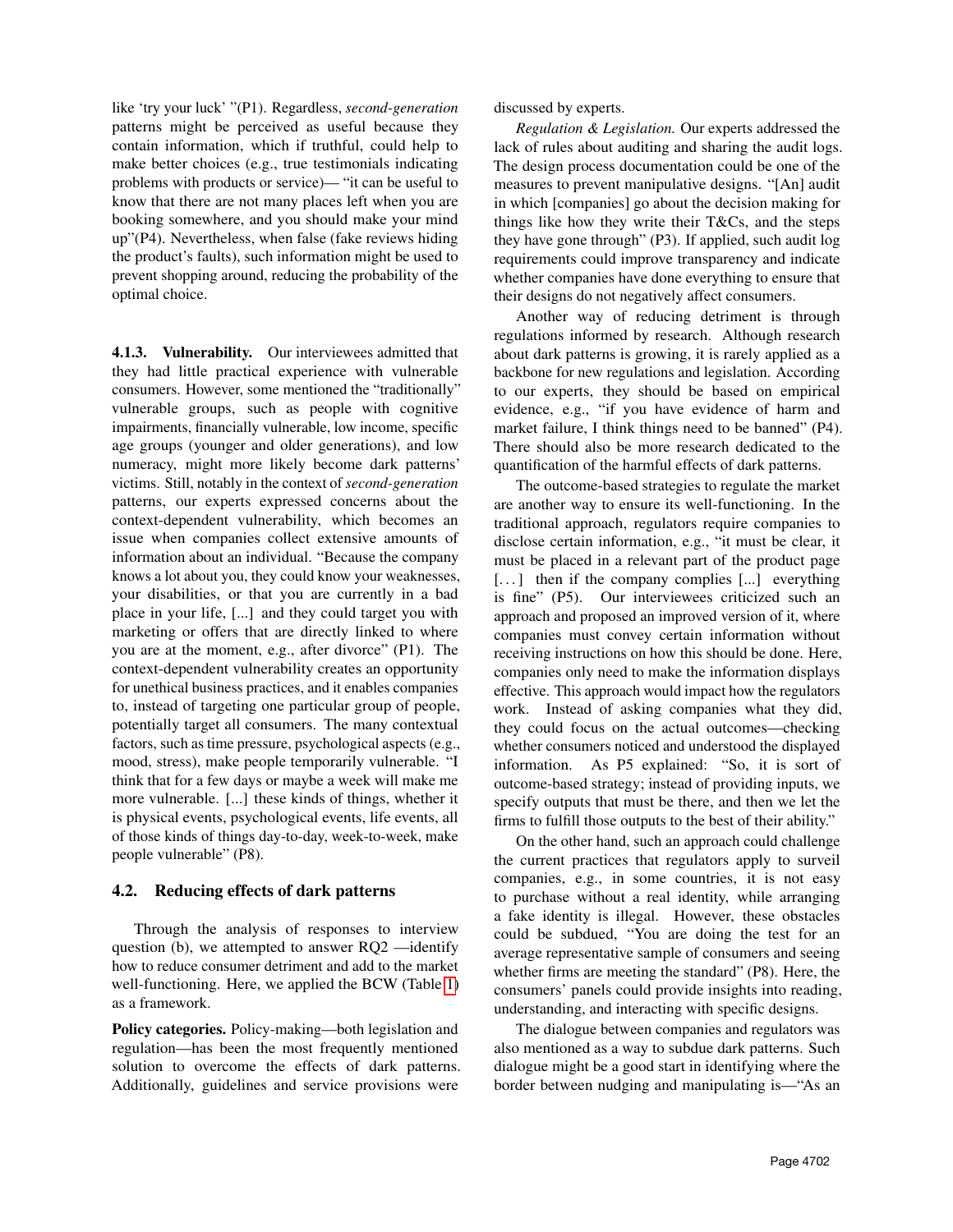enforcer, nearly all the time you feel that you are one step behind. But using the dialogue method at least would allow getting hold of the honest traders" (P2).

Lastly, there is a need for a precise definition of prohibited terms. Such prohibition relates mainly to T&Cs and the concept of informed consent, which might be affected by dark patterns. Among interviewees, the concept of consent was also questioned: "I just think that there is a need for a movement away from this idea of consent [...] I think, for certain things it makes sense, but for others, it does not" (P4).

*Guidelines.* Other theme identified in the data relates to guidelines —lack of documentation checklists. The companies could benefit from the concise information on how to document the design process. Such checklists could help to "prove that [companies] are honest" (P3). In some ways, related to the lack of checklists is the lack of precise specifications. There are no comprehensible lists of disclosure specifications: "we have to specify what information the consumer needs, and then, whenever we do that, we also have to specify how" (P5).

Guides could help especially smaller companies. Without the appropriate resources, they might not be able to assess maliciousness of their designs and instead follow any commonly used designs. Guides, templates, or design patterns could help such companies to comply with the legal requirements. "[...] Producing this kind of best practice guides, and design patterns that companies can use, at least as a starting point.  $[...]$ " (P8) should be applied together with outcome-based regulation.

*Service provision.* The last policy category surfaced from the interviews relates to service provision, particularly the lack of enforcement tools. Unlike most of the above-described solutions, this one does not directly relate to the companies but regulators. According to our interviewees, not all of the dark patterns can be analyzed with tools currently in use, which possibly affects the effectiveness of enforcement. "We must get better tools for picking up those data manipulations or similar. We really have to put ourselves in the consumer's shoes" (P6). Such improved tools could target the texts of T&Cs to make lawyers' work more effective or help identify misleading text-based and visual designs.

Intervention functions. The second part of the BCW relates to intervention functions (Table [1\)](#page-2-0). The experts mentioned only a few intervention functions: education, coercion, modeling, and training.

*Education.* One way to prevent dark patterns is through a code of ethics implemented into teaching. Such code could inform designers or other people who play an active role in technology development, potentially reducing intentional and unintentional dark designs. However, education is not the soundest way of making a change: "I think codes of ethics don't work [. . . ]. They are useful in education systems, to teach designers what should matter or to teach people in the industry but ultimately you need to have laws that impact companies commercially, that have a financial impact on them" (P3).

*Coercion.* There is no meaningful punishment for the use of dark patterns. Our experts suggested that one way of implementing behavioral change would be by punishment or costs enforced on companies, e.g., big fines for not complying with rules.

*Modeling.* The results of coercion intervention could be used as an exemplar of bad designs and their consequences. "I think some really well-known cases, where the worst of any companies are really nailed to the wall for doing bad things, would require companies to really take the law into action. [...] I think some really public cases of enforcement, of the worst offenders, would help the industry as a whole" (P4). The modeling intervention might be essential for smaller companies without a team of lawyers, which base their design-related decisions on competitors' designs reported in news outlets.

*Training.* Training is the only intervention function applicable to regulators. There seems to be insufficient training in the enforcement agencies, particularly in countries with relatively well-developed consumer rights legislation, such as the EU members. For instance, enforcement agencies might lack personnel with a good understanding of the digital market and technology. Such personnel requires training to make their work more efficient and robust.

Changes to consumers' behavior. The interviewees did not extensively discuss direct changes to consumers' behavior. Perhaps this is because consumers should not be overloaded with information and learning. Although in some instances friction could be added to the design to activate people's reflective thinking regarding the decision (e.g., in context of privacy-related dark pattern) [\[29,](#page-9-26) [30\]](#page-9-27), it is not clear how designs that slow down the interaction would affect usability or experience in a different contexts (e.g., at the last stage of purchasing process). Regardless, our interviewees shifted responsibility for informed decision-making away from the consumer towards policymakers, regulators, and service providers.

Nonetheless, on few occasions, the experts mentioned that the consumers' education and awareness could help prevent the detrimental effects of dark patterns— "Awareness-raising is, of course, something very important as well" (P1). However, it is hard to raise awareness, for instance, about *second-generation* dark patterns, as they are challenging to detect. However, communication and marketing as an intervention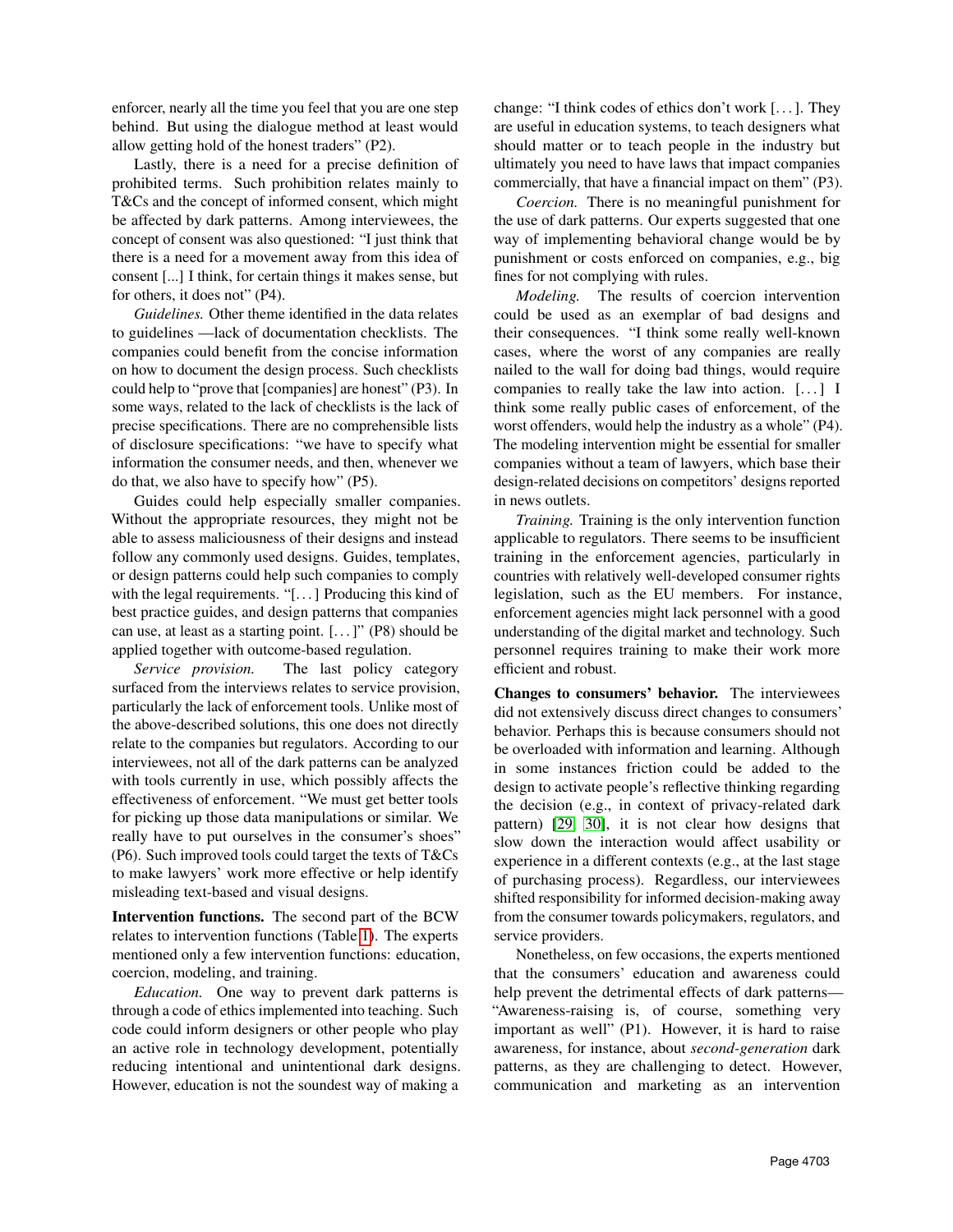function might be one way to improve consumers' decisions: "as a consumer agency, we have an obligation to inform consumers, but I am not sure whether they will listen to us.  $[\dots]$  Maybe we could provide some information on our website or on the telephone" (P6).

# 5. Discussion

### 5.1. Harmfulness of dark patterns

Our first objective was to categorize dark patterns according to their harmfulness (RQ1). However, our interviewees, instead of focusing on the individual dark patterns, assessed their harmfulness by dividing them into two new categories—*first-generation* and *second-generation*. To some extent, *first-generation* patterns are more "traditional." Here, interviewees mentioned some of the well-known examples, e.g., hidden cost, scarcity-based patterns. It is unlikely that companies will overuse such patterns as the consumer might get annoyed and stop using the service. Harmfulness seems to be associated with how easy it is to identify dark patterns. Considering the COM-B framework and new categorization, it appears that *first-generation* patterns seem to affect consumers' motivation or capability primarily. They often lead to economic loss, restrains, and are heavily rooted in heuristics and cognitive biases. While they are harmful, they might be easier to regulate and intervene with.

The *second-generation* dark patterns might be more harmful because of their insidious nature. These patterns could be personalized, targeting specific vulnerabilities. They are based on extensive data collection, and consumers are often unaware that sensitive data is used for personalization. Additionally, in *second-generation* patterns, it is challenging to draw a border between their useful and malicious nature. They seem to affect all COM-B framework's components, including comprehension. They prey on cognitive biases and combine various malicious tactics in one mechanism that is hard to detect. The *second-generation* patterns' effects are difficult to measure, unlike, e.g., quantifiable economic loss. Considering all the above, *second-generation* patterns might be difficult to regulate or prohibit.

Our results show that dark patterns affect consumer empowerment by adding to the personal detriment. They prevent consumers from making "informed" decisions by steering their opportunities, e.g., *first-generation* patterns restricting ability to choose. Moreover, the close relationship between the *second-generation* dark patterns and privacy, which, when not protected, enables extensive data collection directed at individuals'

weaknesses, appears a particular threat to consumers. Here, consumers' empowerment is non-existent because the information needed to make optimal decisions (e.g., about potential consequences of decision) is beyond consumers' reach—hidden in companies' policies and T&Cs, or presented in a cognitively inaccessible way. Therefore, both *first-* and *second-generation* dark patterns impact digital market well-functioning, particularly affecting its social (e.g., financial loss) and technological (e.g., inaccessibility) dimensions.

Autonomous choice. Consumers have a right to make autonomous choices. Dark patterns stand in the way of autonomy, raising ethical concerns related to manipulation. Online manipulation, defined as "the use of information technology to covertly influence another person's decision-making" posses a thread in many contexts, including the commercial one, and due to its hidden nature, it requires extra vigilance [\[13\]](#page-9-10). Nevertheless, not all dark patterns manipulate—it appears that perhaps the *first-generation* patterns might be more likely coercive. For instance, the dark pattern called forced enrollment pushes the consumer to create an account and share their information to preview a website. Here, coercion eliminates alternative choices (e.g., previewing website without sharing data), affecting market well-being through driving an unfair and imbalanced competition (i.e., consumer locked in one service).

We believe that some of the dark patterns manipulate—if we agree that "feeling manipulated" means not understanding why we behaved the way we did or whether our actions were beneficial for ourselves or others [\[13\]](#page-9-10). Moreover, manipulators (e.g., online companies or designers) "control [their] victim by adjusting her psychological levers" [\[31\]](#page-9-28). Therefore, most dark patterns should be deemed manipulative because they frequently build on psychological effects, influence consumers' beliefs, desires, or emotions.

# 5.2. Overcoming barriers

We aimed to gain knowledge about the potential ways to overcome consumer detriment—empowering the consumer and ensuring fair market competition (RQ2). Using the behavioral change wheel, we classified possible solutions according to policy categories and intervention functions. The experts extensively discussed policy categories, especially regulation and legislation, providing ideas for potential improvements of the digital market. Although we used the BCW as a framework for the data analysis, identified solutions apply primarily to companies and regulators, not consumers directly. However, they carry an indirect impact on consumers'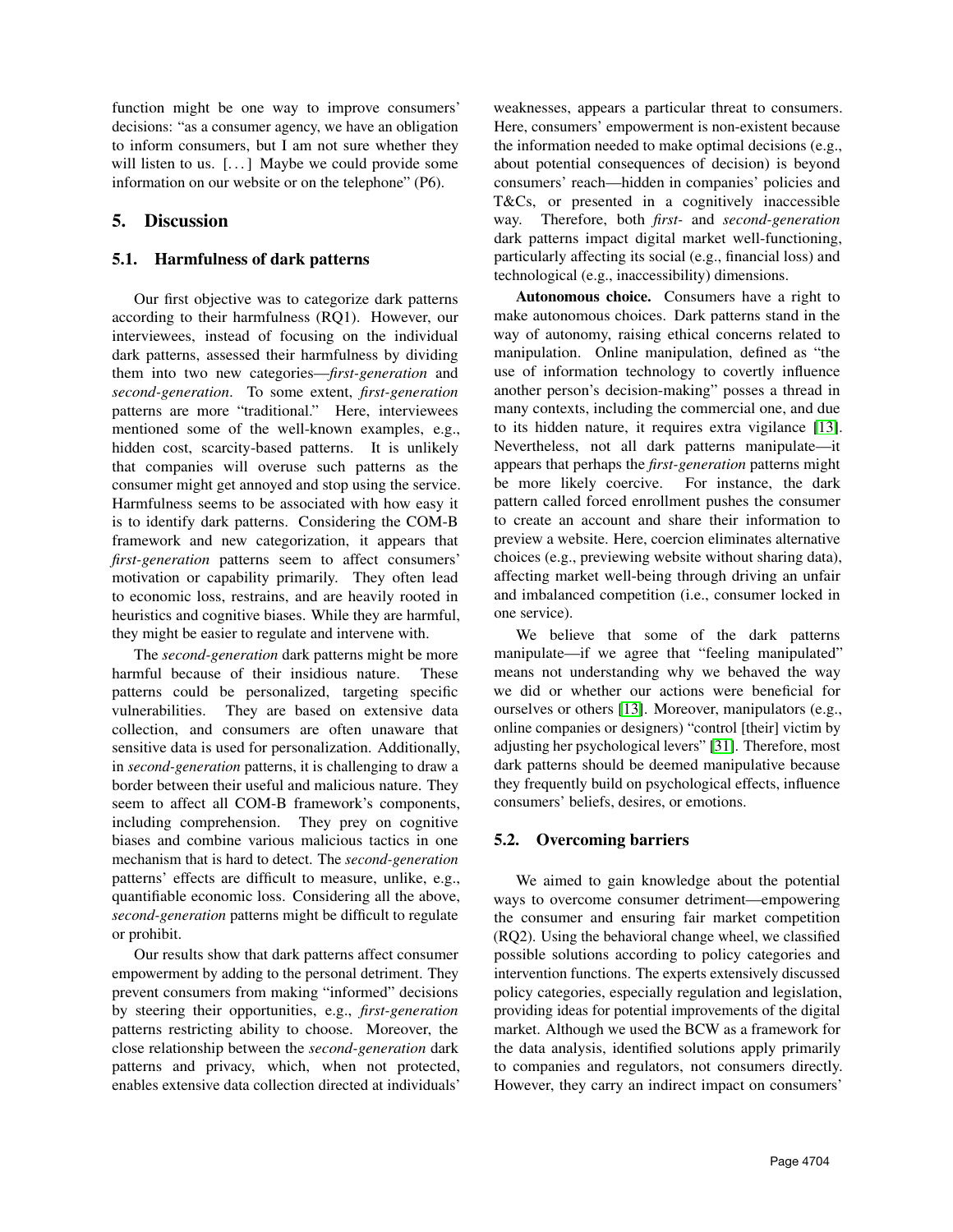behavior. The shift in the responsibility related to the consumer choices seems appropriate, as some research shows that end-users might fall for the manipulative designs, even when they are aware of their existence [\[32\]](#page-9-29).

Nevertheless, regulation and legislation—the most discussed policy categories—have some disadvantages. For instance, the transparency of the design process might increase the market imbalance. Here, larger companies might have an advantage over smaller companies without the resources to comply with regulations. They may not be able to perform the testing needed to estimate whether the design has a detrimental effect on consumers. However, such limitations could be subdued by ensuring that the smaller companies receive adequate help (e.g., through the service provision) or customizing requirements depending on the company size (e.g., a longer time to fulfill the requirements).

Our findings to some extent align with the framework from [\[23\]](#page-9-20) (published after our analysis). Here, to assess the "dark" side of designs, the normative lens should be applied, measuring individual and collective welfare, regulatory objectives, and individual autonomy. Notwithstanding a case study presented in [\[23\]](#page-9-20), such an approach's implementation and effectiveness remains unknown and should be evaluated. Still, considering some similarities between our experts' opinions and the proposed framework, perhaps it is one way to assess dark patterns and apply proposed solutions in regulatory enforcement.

To sum up, dark patterns adversely affect consumers' empowerment, leading to loss of autonomy, uninformed decisions, and potential harms (e.g., economic loss). They violate the principles of fair market competition, preventing consumers from "shopping around," where companies utilizing dark patterns have "locked-in" consumers in their services to maximize revenues [\[33\]](#page-9-30). However, dark pattern-like designs might be useful if conveying true information (e.g., providing information about the room types on hotel booking websites). Therefore, the researchers' and regulators' challenge is to assess accurately when the designs become "dark." This blurred borders between harmful and valuable effects of patterns require further investigation. Some regulations already target malicious designs (European Directive 2005/29/EC on unfair commercial practices (UCPD) [\[34\]](#page-9-31) or California Consumer Privacy Act (CCPA) that directly targets dark patterns [\[35\]](#page-9-32)) they have their limitations. For instance, the UCPD lists only some designs that could be dark patterns, and the sanctions are still left to be defined by the EU members independently and might be too small. Another issue regarding legal regulations is the problematic enforcement, for instance, how the digital market should be surveilled or how to

identify and classify dark patterns designs. Here, the more extensive research on dark patterns, especially the *second-generation*, and the development of new technologies could help.

#### 5.3. Limitations and future work

We collected data from eight experts who expressed their subjective opinions. We combined experts from different fields and geographic areas to counterbalance this limitation, but the sample size remained small. Future research could apply different qualitative data collection methods, increasing the sample size and variability, e.g., through focus groups or workshops containing groups of experts from different scientific fields and nationalities. Such methods could assure that individual dark patterns are presented to participants, and their harmful effects are easier to assess. Additionally, future research could apply BCW to make experts familiar with the framework and then "brainstorm" their solutions accordingly.

### 6. Conclusion

The current research results present a new categorization of dark patterns concerning their harmful effects. The first category is the *first-generation* patterns that are harmful but relatively easy to recognize and regulate. However, another category—the *second-generation* patterns might be even more harmful because they are built on extensive data collected from unaware consumers and can target individuals' temporary vulnerabilities. Researchers and policymakers should give this new category of dark patterns more attention. Further, our findings denote possible guidelines to tackle the adverse effects of dark patterns on consumers and sustain a well-functioning digital economy. In particular, we explain how the four policy categories (regulation, legislation, guidelines, and service provision) and the four intervention functions (education, coercion, modeling, training), which, if implemented, could change the behavior of regulators and online companies, consequently improving consumers' well-being.

#### Acknowledgment

This study was a part of the project financed by Konsumentverket (Swedish Consumer Agency).

#### References

- <span id="page-8-0"></span>[1] United Nations, "Goals." [https://sdgs](https://sdgs.un.org/goals).un.org/ [goals](https://sdgs.un.org/goals). accessed: 05-2021.
- <span id="page-8-1"></span>[2] S. Human, G. Neumann, and R. Alt, "Human-centricity in a sustainable digital economy," 2021.